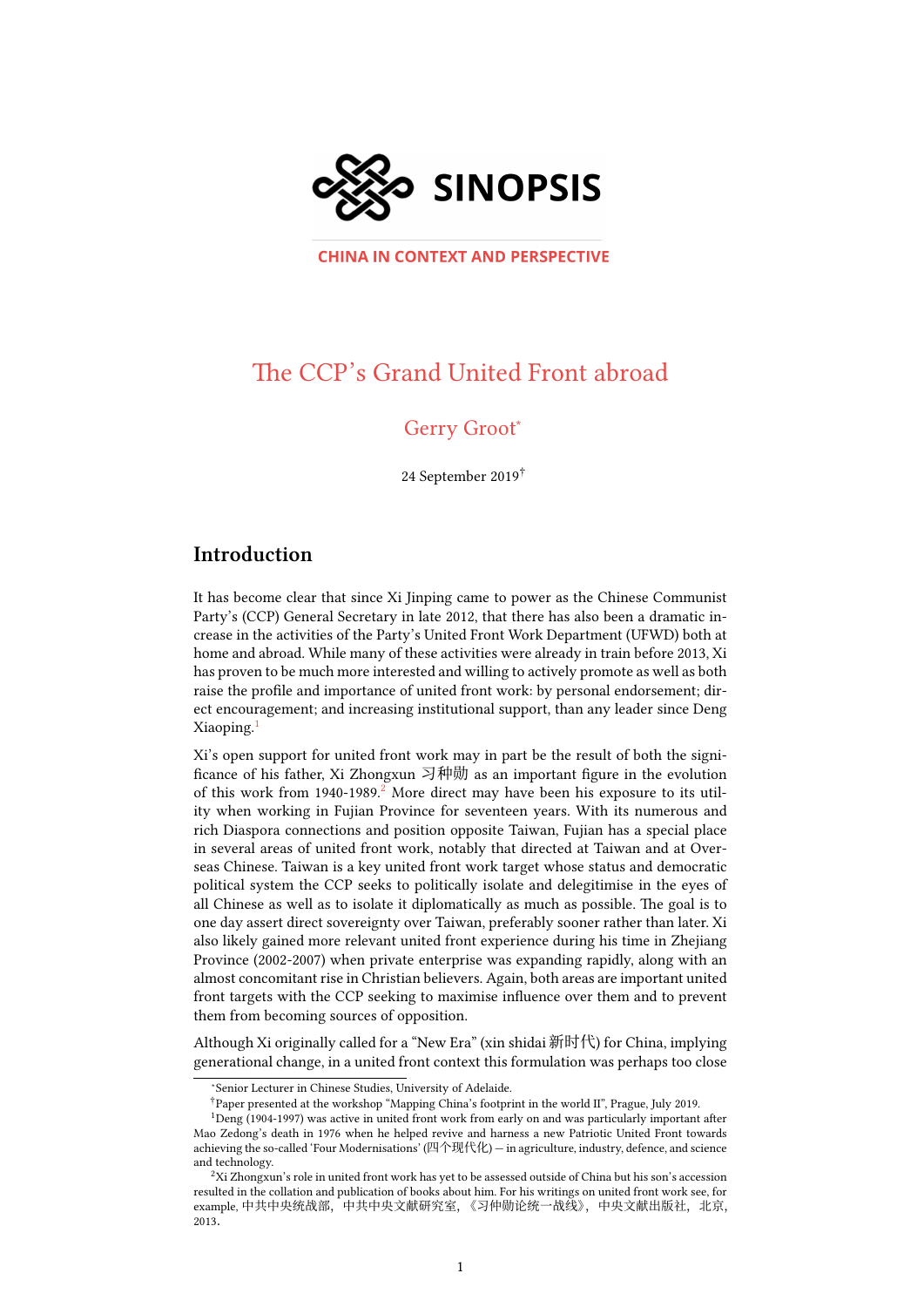to Deng Xiaoping's "New Era" or "New Period" slogan (xin shiqi 新时期). There is, though, indeed a generational shift underway. Hence the latest incarnation of this work has an altogether grander one of 'Great United Front' (大统一战线 or 大统 战) as it has been termed by Li Renzhi 李仁质 of the key united front research and training body, the Central Institute of Socialism.<sup>3</sup> That it has a new and grander name should, in itself, alert the world that something significant is happening in united front work.

Today's Great United Front has several features [th](#page-1-0)at distinguish it from previous periods and these mainly reflect the roles of united front work in China's domestic politics. At home, this work is used to provide nominal representation of socio-economic, religious and ethnic diversity, get feedback and expertise from these groups and to help exert control over them.<sup>4</sup> In this context, the most troubling change is the shift from using this work to *accommodate* differences (e.g. based on religion and ethnicity) to now emphasising secularisation and the *assimilation* of mainstream (Han) cultural values including by forcible methods such as mass internment. These shifts have become obvious under Xi, [bu](#page-1-1)t the amount of preparation needed means that this change must have been underway even during the time of Xi's predecessor, Hu Jintao.

This assimilationist bent is presently focussed mainly on Uyghurs and other Muslim minorities in and around Xinjiang Province but has also extended to Christians elsewhere in China, albeit, until now, without the accompanying mass internment and re-education being applied to Muslims. This dramatic hardening of attitudes towards religion falls under the imperative of 'sinifying' (中国化) both Christianity and Islam as well as clamping down on commercial manifestations of Buddhism and Daoism.

This new direction is accompanied by, or is the result of, a dramatic reemphasis on ideology with Xi Jinping's own thought as 'core ideology'. Not only is this new ideology, however nebulous, being emphasised within the CCP itself; it is also being emphasised much more widely in universities and schools and in society more generally. While much of it is vague and lacks coherence, what is clear is that Xi Jinping's leadership and his visions for China, his China Dream (中国梦) of national rejuvenation (中华民族伟大复兴) are central and to be supported wholeheartedly. In addition, all measures should support and strengthen CCP dominance and Xi's leadership.

Xi's China Dream, though often vague, has at its heart a China able to match if not replace the United States as the world's superpower. This China will be economically dominant, scientifically successful, technologically advanced, militarily strong, diplomatically powerful and culturally influential around the world. It will also exert real sovereignty over a Taiwan which has so far managed to resist absorption into the People's Republic. To support these aspirations, Xi and the CCP need to prevent China

<sup>&</sup>lt;sup>3</sup>For more on the institute system, see Gerry Groot, "'Petrol stations'? Political Education in China's Institutes of Socialism", *Issues & Studies* 34:5, 1998, pp. 22–51. For more on the new formulation of United Front Work and the new structure of the UFWD, see Alex Joske, "Reorganizing the United Front Work Department: New Structures for a New Era of Diaspora and Religious Affairs Work", *China Brief*, 9:9, 9 May 2019.

<span id="page-1-1"></span><span id="page-1-0"></span><sup>&</sup>lt;sup>4</sup>For an overview of how the CCP has institutionalised united front work in corporatist forms along with the benefits and pitfalls this entails, see Gerry Groot, "A Self-defeating Secret Weapon? The Institutional Limitations of Corporatism on United Front Work Effectiveness in [21st Century China," in Jennifer Hsu,](https://jamestown.org/program/reorganizing-the-united-front-work-department-new-structures-for-a-new-era-of-diaspora-and-religious-affairs-work/) Reza Hasmath (eds.), *[The Chinese Corporatist State: Adaptation, Survival and Resistan](https://jamestown.org/program/reorganizing-the-united-front-work-department-new-structures-for-a-new-era-of-diaspora-and-religious-affairs-work/)ce*, Routledge, 2012, pp. 41-73; and Groot, *Managing Transitions: The Chinese Communist Party, United Front Work, Corporatism and Hegemony*, Routledge, 2014.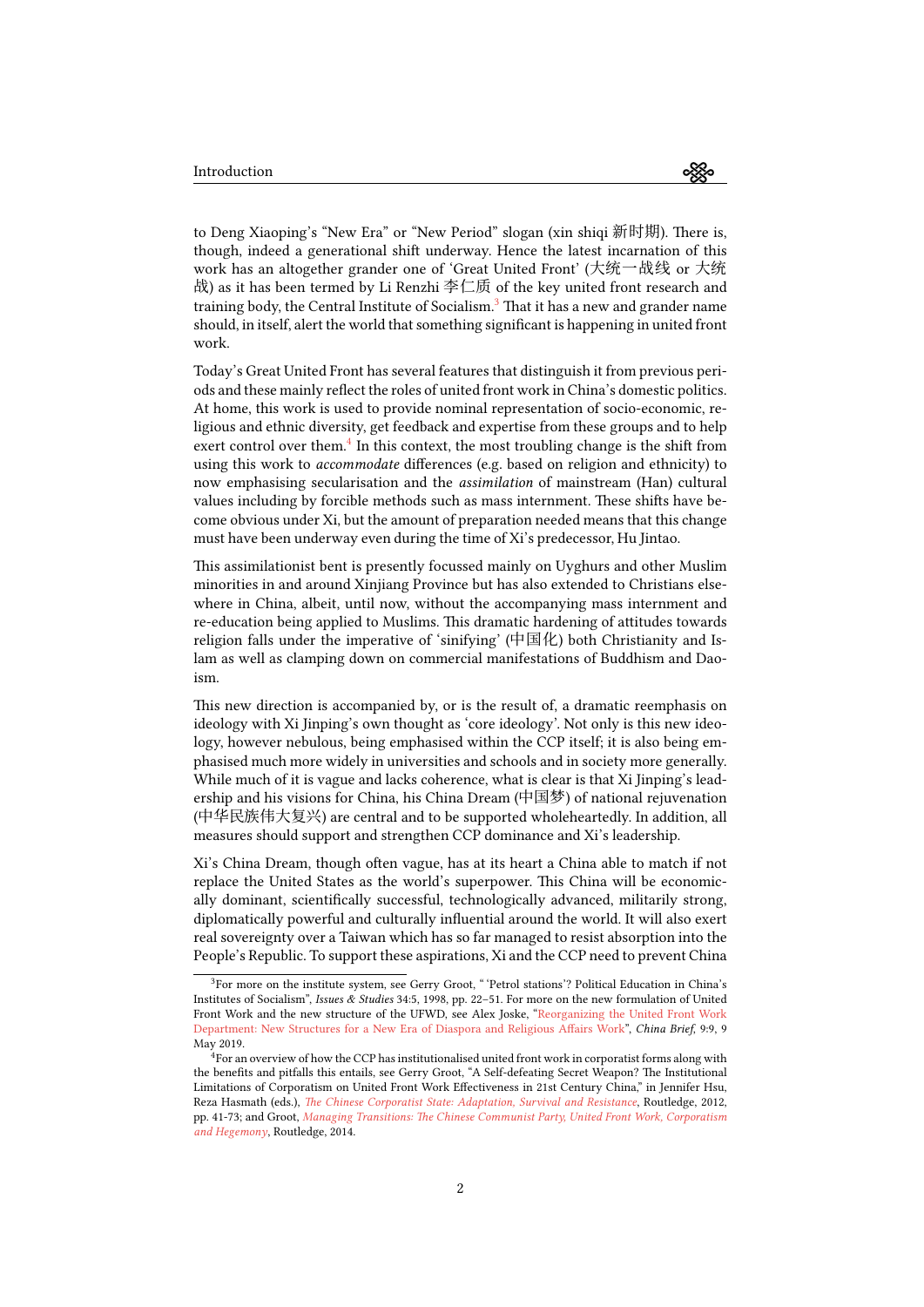≪

falling into a middle income trap, allow industry to modernise and expand scientific and technological capacity, innovate and develop new technologies, harness civilian expertise with military needs and expand exports.

To help achieve the CCP's aims and overcome any obstacles, the CCP wants to expand united front work to make maximum use of all Chinese talent, both domestic and among the Chinese Diaspora as well as from any others who might be willing to assist.

With a population of between 50-60 million ethnic Chinese living outside the PRC's borders, the CCP needs to worry about resistance to its domestic programs based abroad and to win as much moral, political and practical (technological, intelligence and economic) support from them and other sympathisers as possible. Complicating this effort is the very complexity of the Diaspora itself. It consists of any number of Chinese groups defining themselves and against others on the basis of when they or their ancestors left China, from where, which language/s they speak, religion, politics, class etc. Without going into detail, suffice it to say that those who left China after 1990 and who benefited from China's economic growth, often have very different outlooks from other, more established Overseas Chinese. Closing such gaps and building unity between these groups is a key part of united front work.

The Party's development imperatives help explain the expansion of united front work among the Diaspora as well as the societies in which they now live. In 2015 this expansion was accompanied by officially adding Chinese undergraduate and high school students studying abroad to the list of explicit united front target groups (对象).<sup>5</sup> This change may have been underway since around 2000 when Jiang Zemin included those studying overseas and those who had returned from overseas study,<sup>6</sup> the difference being that, prior to the 2015 codification, these latter two categories generally meant students sent overseas as sponsored students or returning ones, and often impli[e](#page-2-0)d returning home with post-graduate qualifications from foreign universities. Today, all young Chinese studying abroad, including private fee paying studen[ts](#page-2-1) of all ages are to included in UF work as much as possible.

Because many of China's brightest students remain abroad after graduation and many of these are involved in high-level research in mathematics, science, biology, technology, computing etc., the role of united front associations like the Western Returned Scholars Association (欧美同学会) have become ever more important. While the leaders and guests of this association might speak of promoting "openness, cooperation and win-win" principles, $^7$  it also wants to ensure ideological conformity among its researchers and scholars abroad as well as be able to tap them for their insights, knowledge and contacts when their expertise might be of benefit to national development and technological advancement. It is no coincidence that the leaders of the UFWD, such as its current he[a](#page-2-2)d You Quan 尤权, are keen to be associated with these organisations and to exhort even those abroad to:

<sup>&</sup>lt;sup>5</sup> 'Target' in this context is more benign and neutral in meaning than the translation might indicate. This change seems to have merely formalised what had increasingly been the case since around 2000.

<sup>&</sup>lt;sup>6</sup>天津统一战线 [Tianjin United Front Work Department], "统战工作对象和范围的由来" [The evolution of united front targets and scope], 13 May 2015.

<span id="page-2-2"></span><span id="page-2-1"></span><span id="page-2-0"></span><sup>7</sup> "欧美同学会第二届国际智库论坛暨菖蒲河论坛举行韩方明出席" [2nd International Think Tank Forum of the Western Returned Scholars Association and the Changpu River Forum, attended by Han Fangming], 20 May 2019.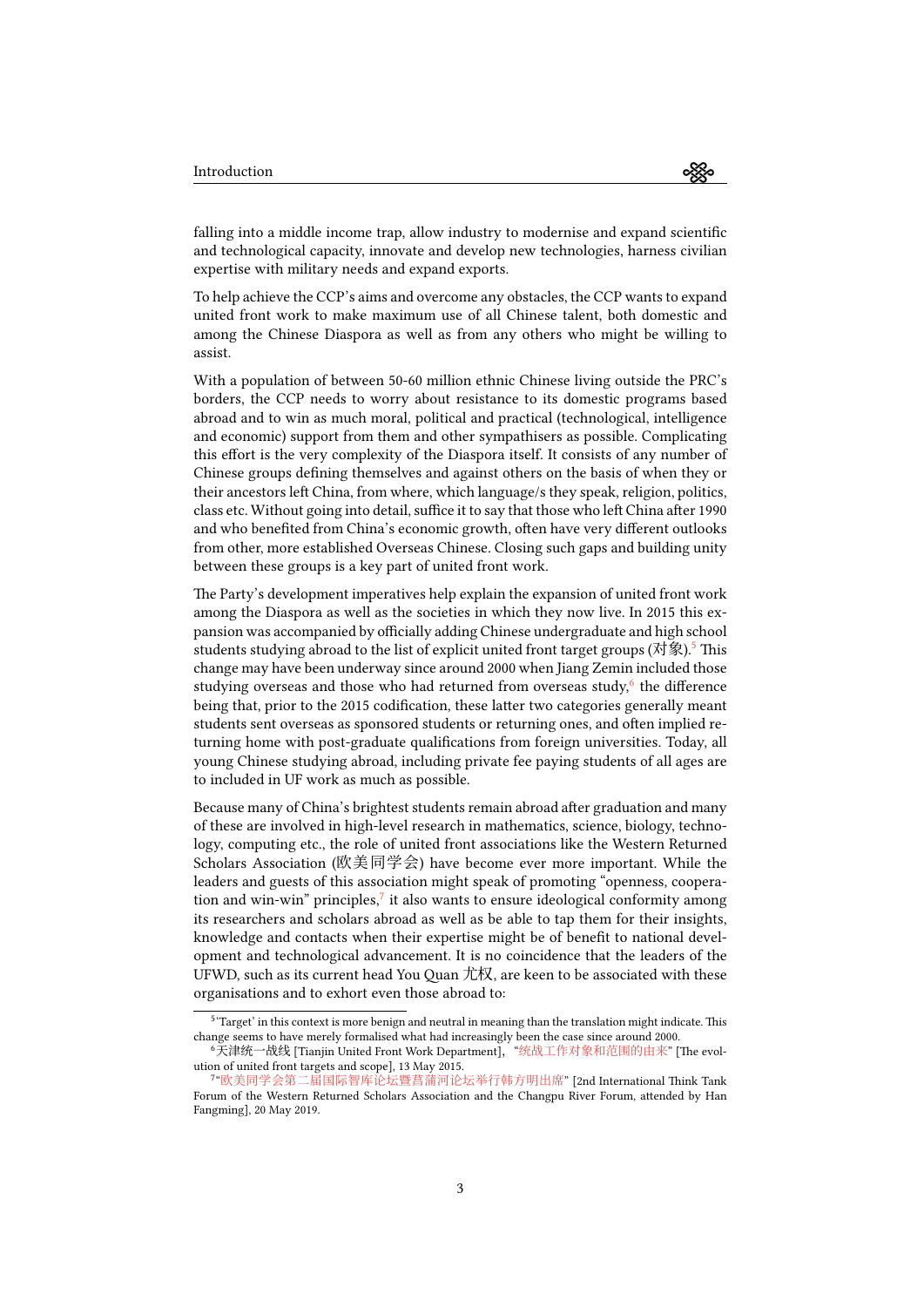… thoroughly study and implement Xi Jinping Thought on Socialism with Chinese Characteristics for a New Era and always fight side by side with the CCP. He also hoped that the overseas students inherit the glorious tradition of patriotism, strengthen the confidence of innovation and entrepreneurship, and tell a good story of China's reform and opening up. He expected the students to make positive contributions for China to become a leader in innovation, to further the reform and opening up, and to realize the Chinese Dream of the great rejuvenation of the nation. $8$ 

These exhortations also include working closely with foreign think tanks (国际指挥) to advance united front and CCP causes, notably, in telling "China's good story."<sup>9</sup> This linking up with think tanks is worthy of much more research, but the [e](#page-3-0)stablishment of Australia-China Relations Institute (ACRI) at the University of Technology,  $10$ Sydney, Australia, would probably be seen by the UFWD as a success story. Some of the initial funding came from a businessman with serious united front credential[s,](#page-3-1) Huang Xiangmo (see below) who famously claimed credit for the appointment of Bob Carr, former Australian foreign minister, as the Institute's first head.<sup>11</sup>

# **United front work and the CCP's creeping ext[ra](#page-3-2)territoriality**

Connections such as those with high-level scholars and businesspeople can provide the UFWD with significant contacts and insights into many parts of societies abroad, Diaspora and others alike. This is important because the UFWD's brief also extends to helping protect the CCP from its enemies. These issues and groups include groups long recognised as threats, such as the so-called 'five poisons' (五毒) which have long been targets of the CCP's security apparatus and united front efforts to undermine and neutralise, Uyghurs and Tibetans accused of being separatists, Falun Gong followers, democracy advocates and proponents of formal Taiwanese independence.

However, the CCP's fears go much further and include those Chinese who adhere to any liberal values. This was laid out clearly in the 2013 *Document 9*, which lists as enemies those promoting western constitutional democracy, universal values, civil society, neo-liberalism, independent and objective media and journalism, historical nihilism (critical accounts of CCP history), or questioning the post-Mao opening up and reform or the CCP's form of socialism. To combat these pernicious forces, the Party has to strengthen ideological leadership, control the media and manage the ideological struggle effectively.<sup>12</sup> The influence of this document is already apparent in the discussion above but continues to have a profound influence on Party-state activities everywhere.

Today the CCP also wo[rri](#page-3-3)es about potential threats. The problem for foreign governments is that these changes are not distinct but overlapping and in some circum-

<sup>8</sup> "欧美同学会年会暨海归创新创业广州峰会召开" [Annual Conference of Western Returned Scholars Association in Guangzhou], *People's Daily*, 30 November 2018; translation from China Scope.

<sup>&</sup>lt;sup>9</sup>2nd International Think Tank Forum..., op. cit.

 $10$  ACRI.

<sup>11</sup>Nick McKenzie and Chris Uhlman, "'A man of many dimensions': the big Chinese donor now in Canberra's sights", *[Sydney Morning Herald](https://web.archive.org/web/20190911115648/http://paper.people.com.cn/rmrb/html/2018-11/30/nw.D110000renmrb_20181130_2-04.htm)*, 6 February 2019.

<span id="page-3-3"></span><span id="page-3-2"></span><span id="page-3-1"></span><span id="page-3-0"></span><sup>12</sup>*Document 9: A ChinaFile Translation*, 8 November 2013.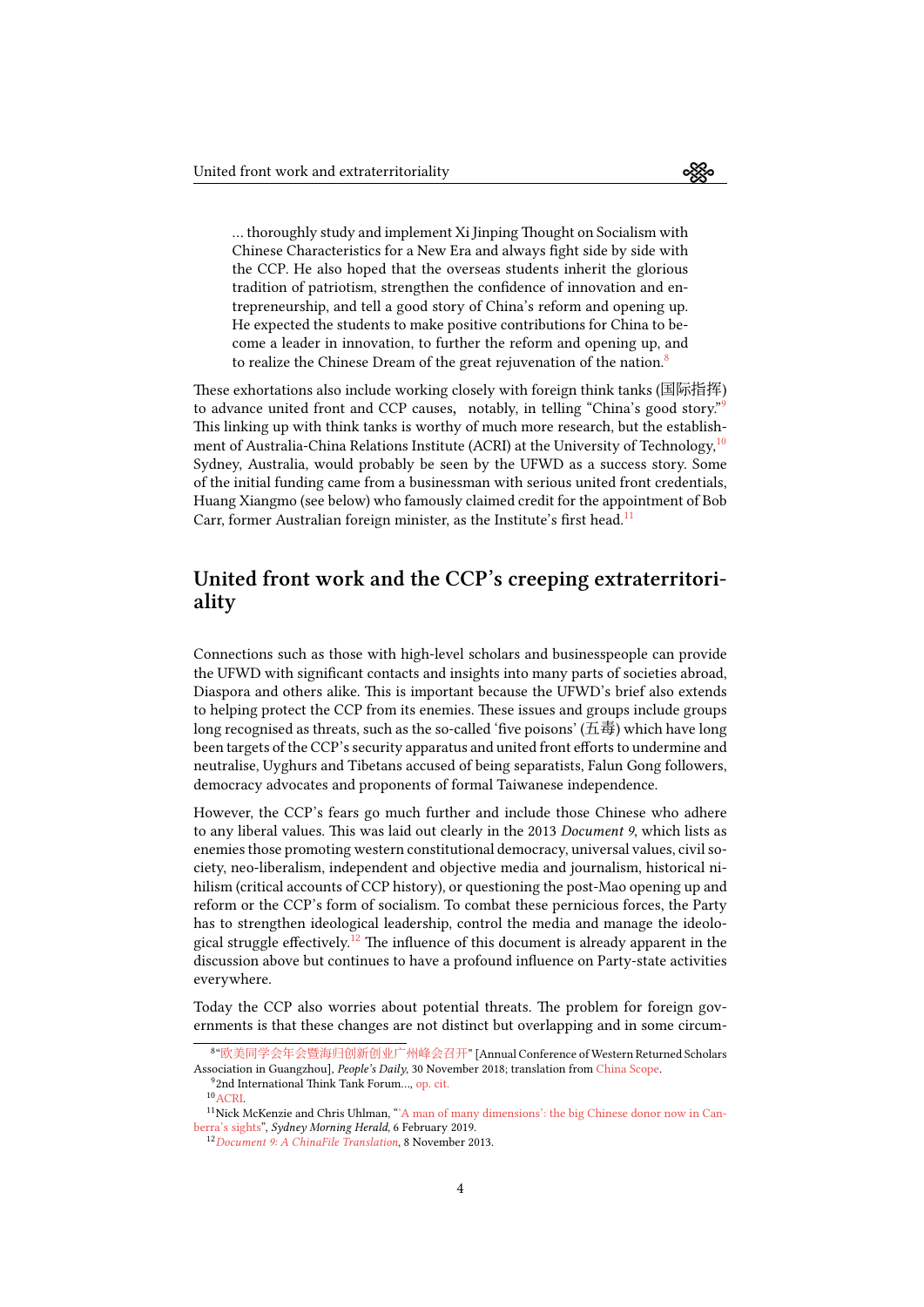stances, not too difficult to imagine, can coalesce and result in unwanted and possibly hostile CCP activities within their own boundaries or against their (ethnic Chinese, Uyghur or Tibetan) nationals. As repression in Xinjiang and Tibet intensifies, the Party is on the lookout for any outbreaks of support in the Diasporas. Making the world safe for achieving the China Dream therefore requires ever more attention to threats and ways to neutralise them. This 'mission creep' has been reflected in recent codifications and made explicit in law.

China's 2015 *National Security Law* makes it clear in its Article 1 that it is about safeguarding the "people's democratic dictatorship and the socialist system", as well as achieving "the great rejuvenation" promised in Xi's China Dream. Article 2 is particularly important because of its definition of national security as:

a status in which the regime, sovereignty, unity, territorial integrity, welfare of the people, sustainable economic and social development, and other major interests of the state are relatively not faced with any danger and not threatened internally or externally and the capability to maintain a sustained security status.<sup>13</sup>

Article 3 goes even further in clarifying the scope of this security when it states:

All national security work shall adhere to the overall national security view, regard people's secu[rit](#page-4-0)y as the tenet, regard political security as the fundamental, regard economic security as the basis, regard military, *cultural, and social security* [emphasis added] as the safeguard, and by promoting international security, maintain national security in all fields, build a national security system, and walk a path of national security with Chinese characteristics.<sup>14</sup>

This law then codifies and legalises elements that the Party has long seen as important, such as cultural security (文化安全), because, as a communist party, the CCP has always seen culture andi[ts](#page-4-1) control and shaping as integral to revolutionary success.<sup>15</sup>

Perhaps even more importantly, as Peter Mattis has pointed out, this new code has considerable significance because it reshapes the definition of threats to security to incl[ud](#page-4-2)e potential ones.<sup>16</sup> Together with the law's almost all-encompassing scope, this shift in emphases is likely to lead to more pre-emptive actions by the CCP and its agents. It also has implications for the UFWD, as this broad scope helps justify a wider range of united front work abroad as well as at home.

As a result of these ch[an](#page-4-3)ges and mission creep, the last few years have seen a growing number of incidents in which PRC authorities have abrogated to themselves the right to detain, arrest and/or kidnap ethnic Chinese at home and abroad. While not

<sup>13</sup>For an outline in English see "National Security Law of the People's Republic of China (2015) [Effective], Ministry of Defence, 3 March 2017.

 $14$ Ibid.

<span id="page-4-0"></span> $^{15}{\rm In}$  2014 Xi had raised cultural security at a conference on national security, and in September 2019 this was used to again raise the importance of this issue to the Party. Zhou Fengmin 周逢梅 and Shao Xiaowen 邵小文, "习近平对维护国家文化安全的战略思考[" \[Xi Jinping's Strategic Thinking on Safeguarding](https://web.archive.org/web/20190911115858/http://eng.mod.gov.cn/publications/2017-03/03/content_4774229.htm) National Cultural Security],《党的文献》1, 2019 (via cwzg.cn).

<span id="page-4-3"></span><span id="page-4-2"></span><span id="page-4-1"></span><sup>&</sup>lt;sup>16</sup>[Tash](https://web.archive.org/web/20190911115858/http://eng.mod.gov.cn/publications/2017-03/03/content_4774229.htm)a Wibawa, "China's national security and the 'three warfares': How Beijing decides who or what to target," Australian Broadcasting Corporation (ABC), 26 February 2019.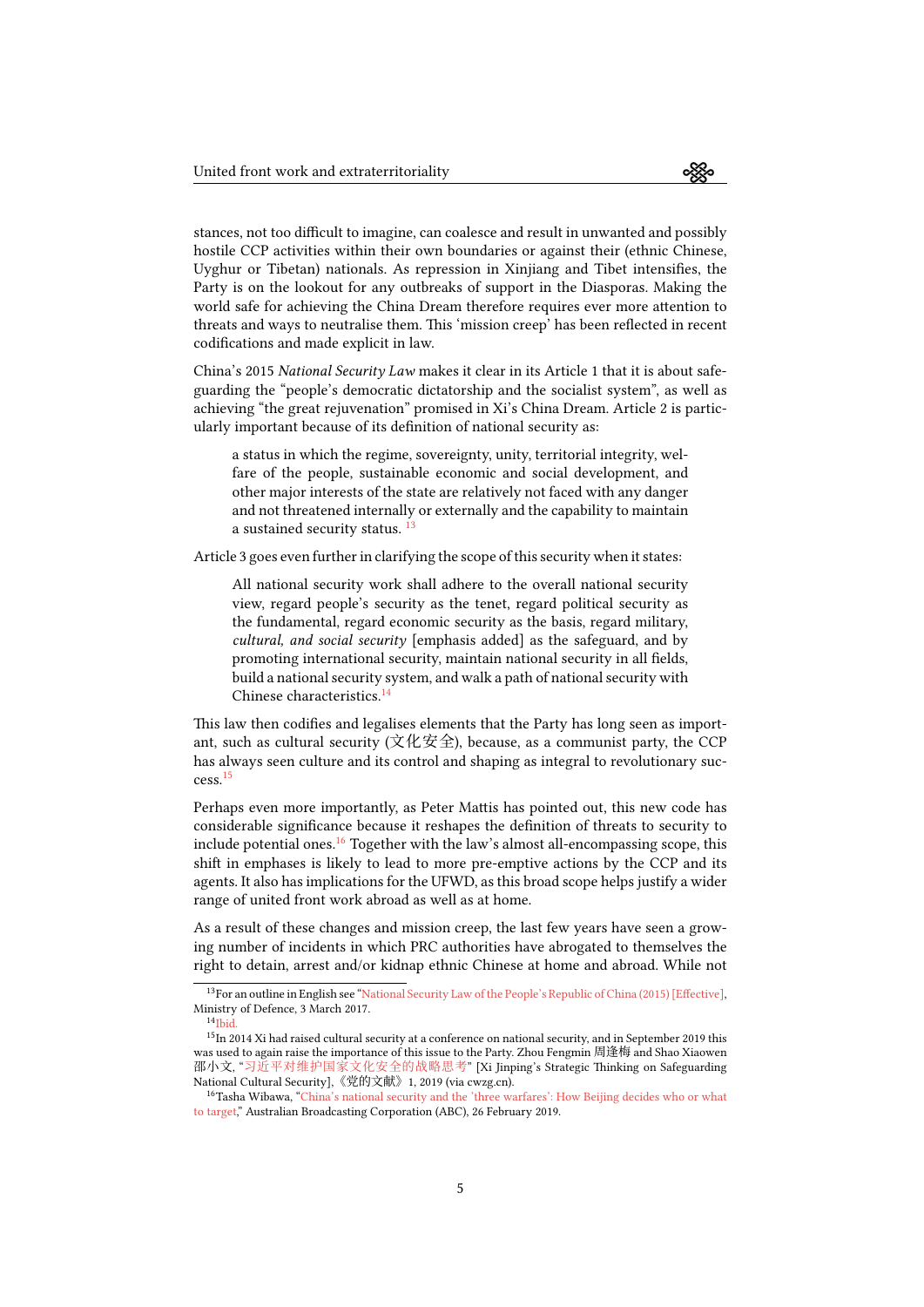

*Image source: Zhou and Shao, op. cit.*

new, Chen Yonglin 陈用林, who defected from the PRC mission in Australia in 2005, described the kidnapping of the son of a provincial [officia](https://web.archive.org/web/20190917133643/http://m.cwzg.cn/theory/201904/48101.html?page=full)l.<sup>17</sup>

In more recent times Chinese have been kidnapped from Thailand and Hong Kong only to later appear in Chinese jails.<sup>18</sup> Taiwanese nationals have been deported from third countries to China after Chinese authorities had dem[an](#page-5-0)ded their extradition on suspicion of involvement in crimes such as fraud. One of the most well-known recent cases of this creeping extraterritorial, extrajudicial adventurism was the case of the Hong Kong booksellers spirited acr[os](#page-5-1)s borders and into China for publishing books which CCP leaders regarded as unacceptable.<sup>19</sup>

The case of Yang Hengjun 楊恒均, a Chinese Australian writer who was detained in China in January 2019, is yet another case of arbitrary detentions by PRC authorities. Despite high level protestations from Au[st](#page-5-2)ralia, official access to Yang has been minimal. It was only in August that he was officially charged for espionage. China Foreign Ministry rejected Australian claims on Yang's behalf and told Australia to stop interfering in China's internal affairs.<sup>20</sup>

In numerous other cases, former PRC nationals with foreign citizenship have found that their status as nominal foreigners has simply been ignored by Chinese officials or their attempts to avail themselves of cons[ula](#page-5-3)r services rejected. Diplomats have very often been refused any access to such citizens and their claims to be able to represent these citizens rejected or simply ignored.

The flipside of this use of extraterritoriality to find and arrest the allegedly corrupt and criminal and the extrapolation of sovereignty to all ethnic Chinese (and other ethnicities when circumstances require) carries with it the potential need to step in and protect such groups or individuals when these are in under significant threat.The anti-Chinese riots in Indonesia in 1998, for example, precipitated much criticism of the CCP

<sup>17</sup>David Mark, "Chen gives kidnapping details", ABC, 22 June 2015.

<sup>18</sup>For a fuller account, see Zach Dorfman, "The Disappeared: China's global kidnapping campaign has gone on for years. I tmay now be reaching in US borders", *Foreign Policy*, 29 March 2018.

<sup>19</sup>Dorfman, op. cit.

<span id="page-5-3"></span><span id="page-5-2"></span><span id="page-5-1"></span><span id="page-5-0"></span><sup>20</sup>Kirsty Needham and Fergus Hunter, "'Stop interfering': China hits back at Australia over imprisoned Australian writer", *[Sydney Morning Herald](https://www.abc.net.au/pm/content/2005/s1398324.htm)*, 27 August 2019.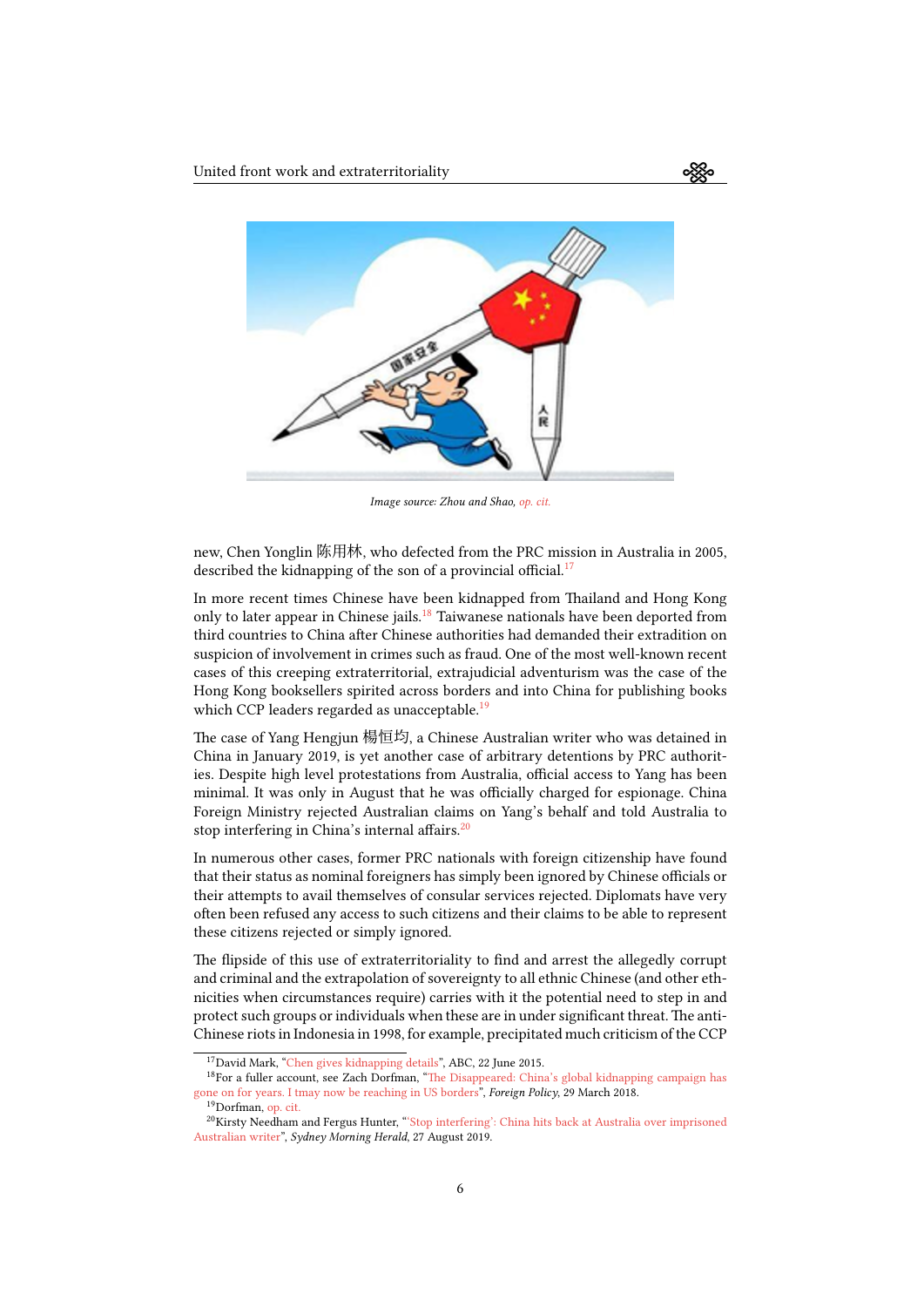leadership by outraged citizens for not protecting fraternal Chinese abroad. Beijing's mass rescue of Chinese in Libya in 2011 was, however, much admired. Dramatic improvements in naval and related military capacity has made such rescues much more possible and, indeed, there have been many more since, not all as well known as the Libyan example.<sup>21</sup> More importantly, today, the *National Security Law* can be invoked to even more readily justify rescuing others in similar circumstances.

## **The CCP's [e](#page-6-0)xpansion of united front work abroad**

United front work among those Chinese who were already abroad before the CCP came to power in 1949 was important almost from the Party's earliest days. From them the Party sought funds, moral and political support, new recruits and to combat the influence of the Nationalist Party (the Guomindang 国民党 or KMT). In the post-Mao Zedong era (1976-) of economic reform, united front work to access advanced scientific, and technological and investment was very successful in tapping into Overseas Chinese networks and contributed substantially to the success of the reforms and the development of China's industrial and commercial base as well as revitalising the higher-education sector.<sup>22</sup>

Post-1978 also saw a new wave of Chinese emigrants going abroad and settling far from home, or simply not returning after completing their studies at foreign institutions, particularly universities and re[sea](#page-6-1)rch institutions. Initial CCP fears of a significant 'brain-drain' were gradually replaced by a recognition that those remaining abroad constituted an invaluable entry point to higher levels of knowledge, scientific and technological expertise and, eventually, political influence as these 'new emigrants' (新移民) settled, gained citizenship and were in a position to vote or stand for office. The PRC backgrounds of these new migrants mean that they had different ideas, aspirations and attitudes which set them apart, at least in degree, from those more established Diaspora communities that were long established.

A key turning point in CCP attitudes was in 1989, when the Party's violent suppression of student demonstrations throughout China in June, most notably in Beijing, aroused fierce resentment amongst both the students and their supporters among Chinese abroad and in Hong Kong and Taiwan. This was accompanied by a loss of CCP legitimacy and support overseas. Moreover, many student leaders were also successfully smuggled out of the country by Triad criminal gangs. This situation led to a serious appraisal and refocusing of united front work to rebuild ties abroad on the one hand, and to come to a mutually beneficial understanding with at least some of the Triads on the other.<sup>23</sup> Still, in some ways, this new focus can be seen as merely building on changes initiated in 1986 when the CCP Central Committee and the UFWD committed to expanding work abroad and in light of the negotiations for the return of Hong Kong to Chinese sovereignty, promoting the idea of One Country - Two Systems (一国两制) [a](#page-6-2)s a united front work framework to allow this.<sup>24</sup>

<sup>21</sup> "Backgrounder: China's major overseas evacuations in recent years", *China Daily*, 30 March 2015.

 $22$ For the most comprehensive recent study of united front policies directed at Overseas Chinese, see James Jiann Hua To, *Qiaowu: Extra-Territorial Policies for the Overseas Chinese*, Brill, 2014.

<sup>&</sup>lt;sup>23</sup>See the work of Emmanuel Jourda, "Le Parti communiste chinois, le Front Uni [et](#page-6-3) les triades: patriotisme, business et crime organisé", *Sociétés politiques comparées*, 47, January-April 2019.

<span id="page-6-3"></span><span id="page-6-2"></span><span id="page-6-1"></span><span id="page-6-0"></span><sup>24</sup>[中共中央办公厅转发中央统战部《关于海外统战工作座谈会情况](http://www.chinadaily.com.cn/china/2015-03/30/content_19954649.htm)的报告》的通知, 27 May 1986, in 新时期统一战线文献选编(续编), via 共产党新闻网.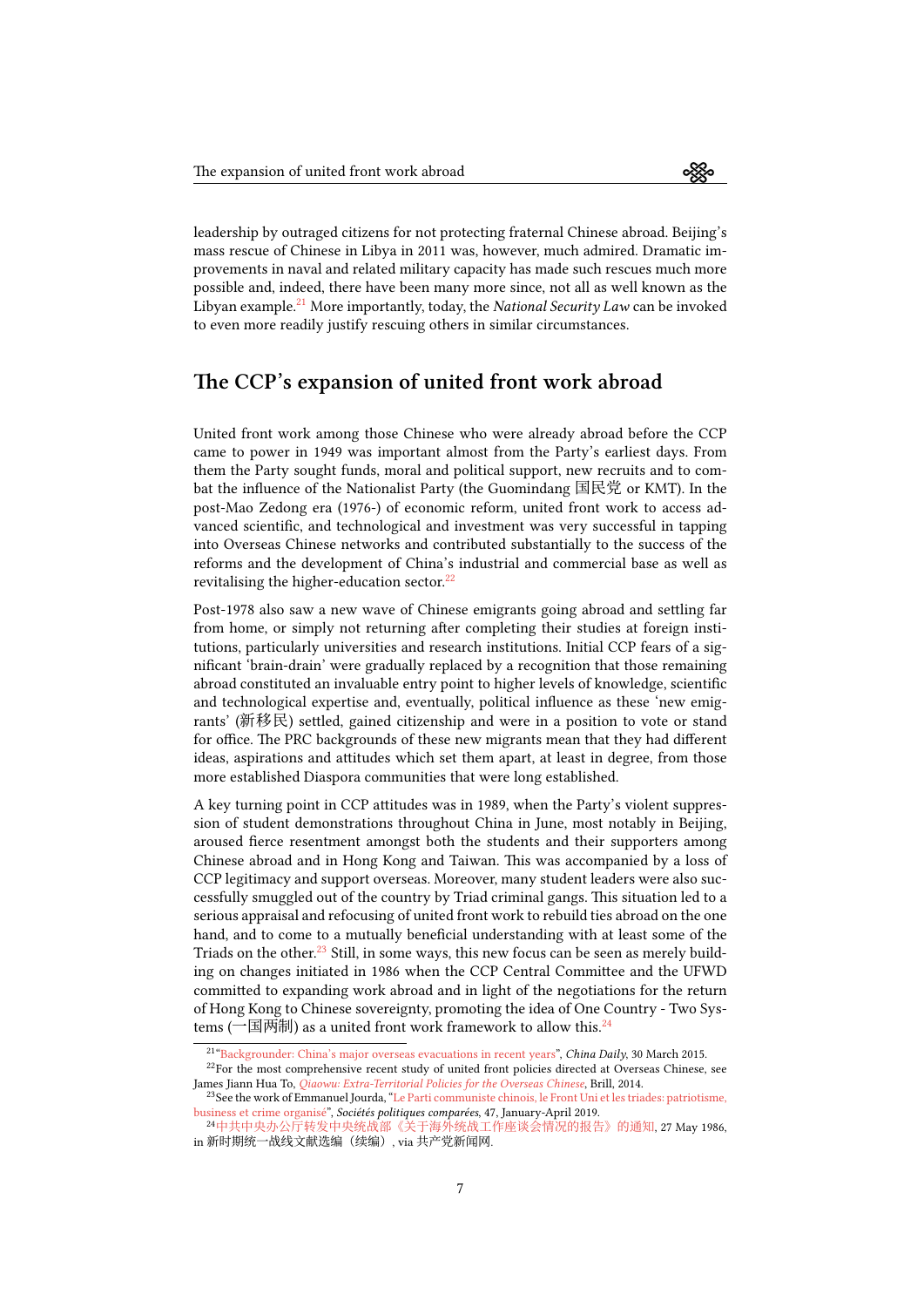These tasks were made considerably easier by the rapid revival of the economy and the resultant boom in opportunities to do business, undertake research or ride on the China wave. In the thirty years since Tian'anmen, many once-radical CCP critics abroad have made their peace with the Party and are very sympathetic to Xi's vision of national rejuvenation. Moreover, the developing trade war with the United States under President Trump plays well to common Chinese notions of national victimhood and humiliation at the hands of foreign powers. The so-called "Hundred years of national humiliation" (百年国耻) narrative, long popular among some intellectuals, was developed into a full-blown "patriotic education campaign" (爱国主义教育 运动) in the wake of Tian'anmen and is now the CCP's longest running and arguably most successful political campaign ever. This campaign helps account for CCP support amongst the Chinese Diaspora(s) and the general failure of exposure to the messy realities of democratic regimes to convert more Chinese to the rabid democracy activists it once feared. The great wave of Chinese students who went abroad from the 1990s onwards have also by and large been successfully 'inoculated' against liberal values.

The wave of business emigrants of the last two decades seeking new opportunities or a better lifestyle and cleaner environment for their children also often have few reasons to be hostile to the CCP but many reasons to stay close to it. The dramatic expansion in the numbers of Chinese abroad also includes past and present CCP and Communist Youth League (中国共产主义青年团) members and agents, diplomats, Chinese businesses of all sorts, as well PRC organisations like Xinhua News Agency. All have roles in facilitating united front work. This includes promoting and winning support for the CCP's key goals (for example, the Belt and Road Initiative BRI), neutralising potential critics and delegitimising dissent while working to exert ever increasing influence over the Chinese communities it seeks to claim as its own. This work also includes using rights inherent in democratic civil societies to push claims over the extent of China's borders such as those in the South China Seas and claims of sovereignty over Taiwan. A key element of this work is to establish and normalise the PRC's 'voice' abroad, promoting what the Party calls 'discourse or discursive power' (话语权). To do so, the UFWD has taken advantage of its institutional advantages to seek ever more control over as many aspects of Diaspora life as it can. In doing so it has been more aided by technological changes and the rise of social media than hindered, notably by the dominance of Chinese-language social media by apps such as WeChat, which are firmly under state influence at home and which are extending PRC norms and censorship externally.<sup>25</sup>

## **The domination of Chine[se](#page-7-0)-language media abroad**

To ensure its voice is heard and others are muted or silenced, the CCP has supported Beijing friendly media figures to rapidly extend control over Chinese language print and related Internet media abroad. Older owners from Hong Kong, South East Asia or Taiwan have either sold out to new Mainland-aligned owners or suffered as a result of state-supported competition. The past multiplicity of voices and opinions has become

<span id="page-7-0"></span><sup>&</sup>lt;sup>25</sup>Bang Xiao, "On WeChat, I'll stay a silent observer and nothing more", ABC News, 31 October 2018; Emily Feng, "China Intercepts WeChat Texts From U.S. And Abroad, Researcher Says", NPR, 29 August 2019.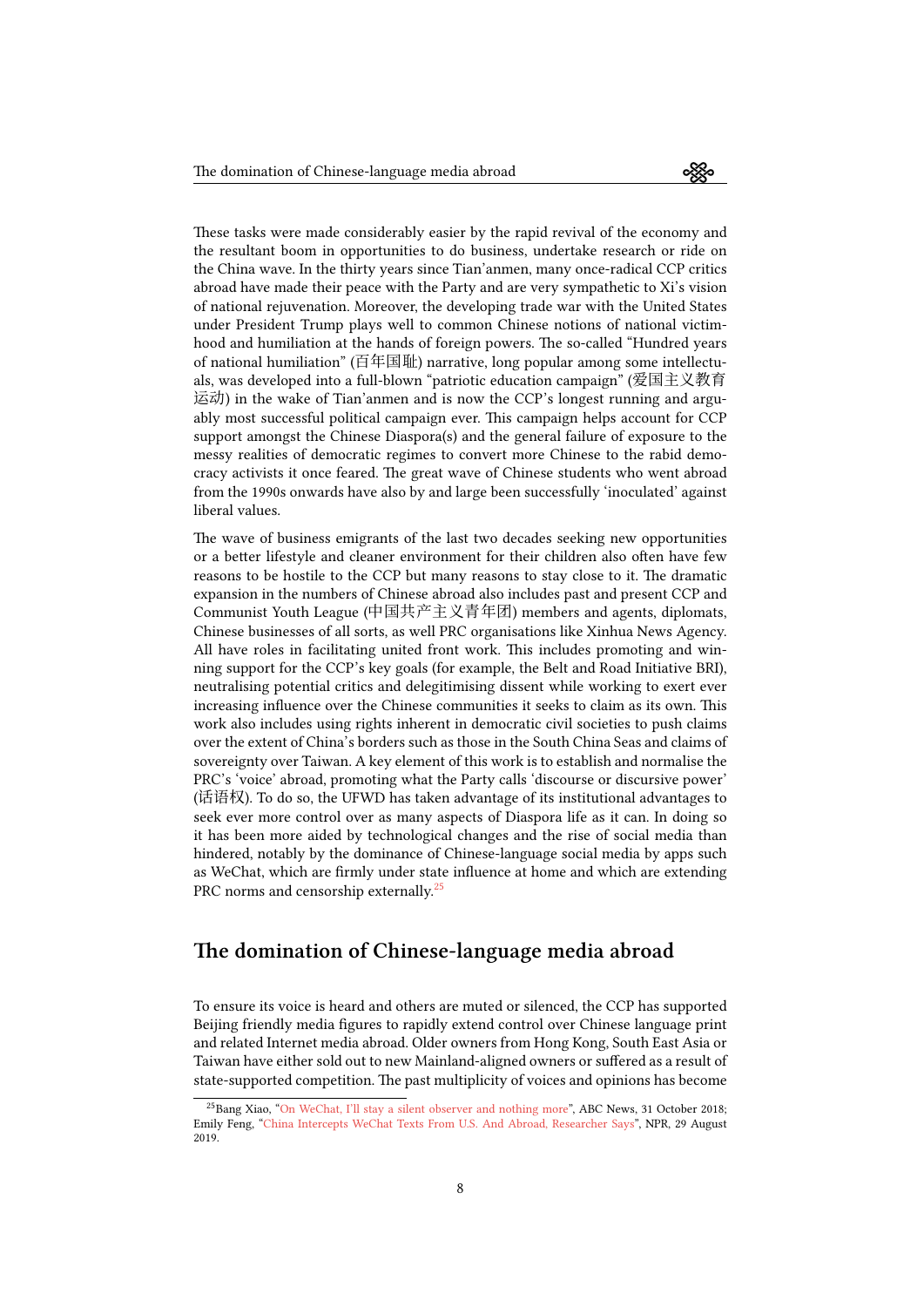dominated by ones which even use PRC copy. This has often left Falun Gong-related outlets as among the few dissenting Chinese voices. Although Xi Jinping has stressed telling a good China story, the initial push to increase the CCP's voice abroad came with Hu Jintao's emphasis on promoting Chinese soft power, partly in response to complaints that China's voice (话语权) was largely missing, suppressed by the West. With the then looming 2008 Olympics as added incentive, billions began to be spent on external propaganda and expansion of CCP controlled radio, television and other media as part of a new Grand Overseas Propaganda Campaign that includes both Chinese and local language capacities. As a result, CCP controlled or CCP-aligned media increasingly dominates the Overseas Chinese space in particular. $^{26}$ 

Although some media groups, like News Corp and public broadcasters like the Australian Broadcasting Corporation (ABC) and Special Broadcasting Service (SBS) have increased Chinese-language output in response to growing migrant n[um](#page-8-0)bers, they have faced major problems being accepted and have to-date not been able to compete effectively with WeChat and other such non-traditional news sources. Critics, notably PRC defector Cheng Yonglin, have also attacked key staffing arrangements at places like the ABC, claiming they had effectively employed previously PRC trusted staff to work and employ likeminded staff.

In contrast, in Australia, Beijing-aligned media owners have been able to not only build significant media empires, they have also been welcomed and feted by Australian politicians keen to access their media to in turn influence potential voters. In one example of how this has played out, writer Zhu Minshen 祝敏申 reported how he was unable to find Australian outlets for his articles in the early 1990s until a friendly Chinese businessman took over a local Chinese paper in late 1996 and provided him with an outlet for his work.<sup>27</sup> Zhu himself has since become a successful businessman through his Top Education Institute, and an increasingly influential in Australian politics, particularly as a "prolific and well connected donor" to both major parties.<sup>28</sup>

## **Taking over the old and creating the new: Proliferating Chin[e](#page-8-1)se interest associations**

Writing in 2003, Zhu talks of new Chinese migrants (新移民) to contrast those post-1978 and particularly post-1990 Chinese migrants from the PRC with older, more established Overseas Chinese who had more complex origins and who may have migrated multiple times. In places like Australia, the older established groups often had a complex multiplicity of organisations to cater for their needs and interests and these had had time to become integrated in existing civil-society structures. However, as

<sup>26</sup>See Larry Diamond and Orville Schell, *China's Influence & American Interests: promoting constructive vigilance*, Hoover Institution Press Publication no.702, 2019, ch. 6. Although this concentrates on the United States, similar patterns have been repeated around the world where every media is in private hands. See also Wanning Sun, *Chinese-Language Media in Australia: Developments, Challenges and Opportunities*, Australia-China Relations Institute (ACRI), 2016.

<span id="page-8-0"></span><sup>27</sup>Zhu Minshen 祝敏申, "澳大利亚新移民的成长和华文报业的发展[" \[The establishment and de](https://www.hoover.org/sites/default/files/research/docs/chineseinfluence_americaninterests_fullreport_web.pdf)[velopmen](https://www.hoover.org/sites/default/files/research/docs/chineseinfluence_americaninterests_fullreport_web.pdf)t of Australia's New Migrant Chinese language press], 中国新闻网 via sina.com.cn, 8 August 2003.

<span id="page-8-1"></span><sup>28</sup>Fergus Hunter, "Minshen Zhu: is this Australia's most connected Chinese political donor?", *Sydney Morning Herald*, 1 September 2016.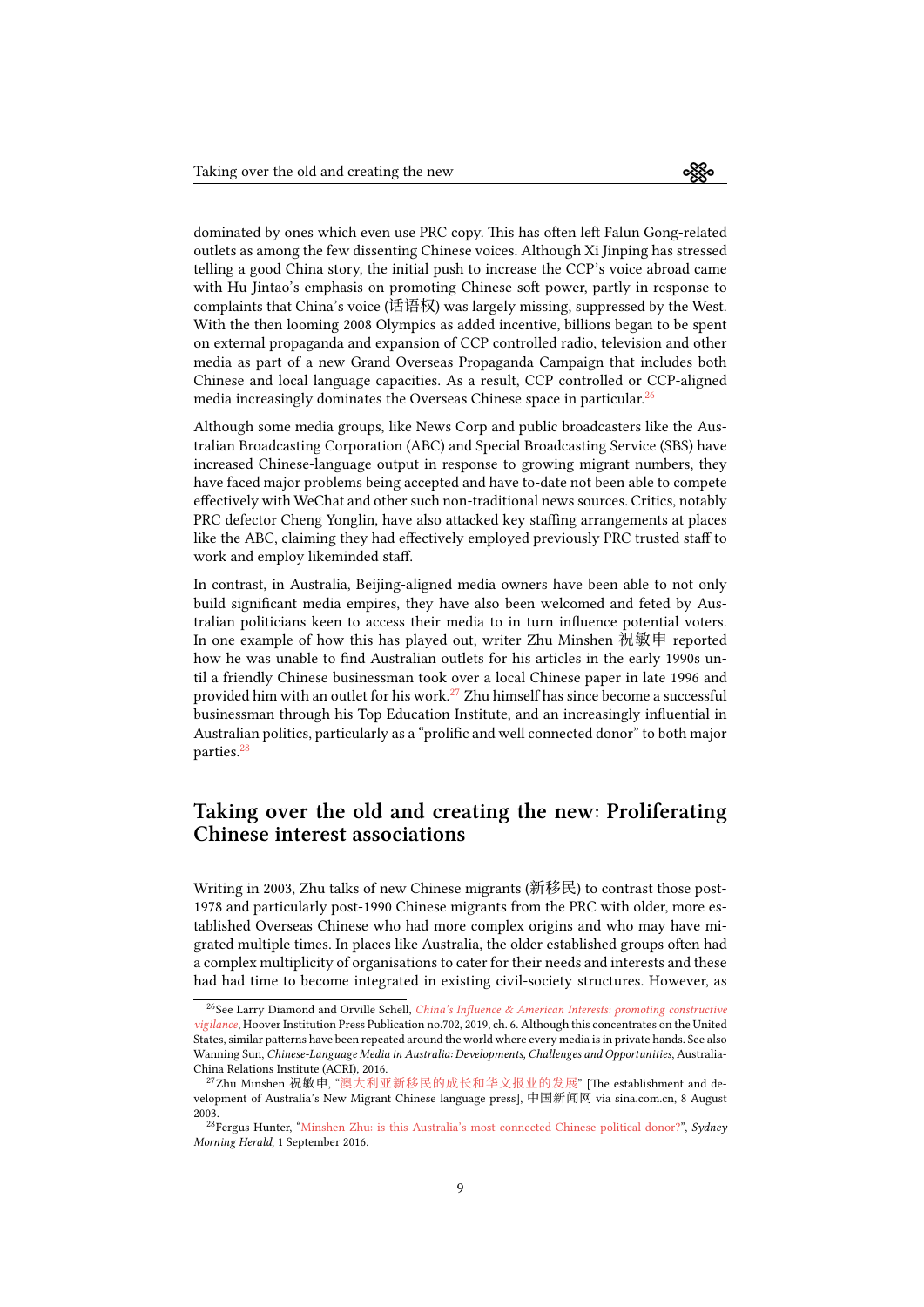the more recent PRC migrants had time to settle in and also integrate a bit more, the older Chinese associations were vulnerable to takeovers by the latest arrivals, ones with often very different attitudes and experiences.

Alternatively, many new associations have been created by the most recent arrivals to take advantage of the absence of restrictions, indeed sometimes the incentives to create community associations to avail such communities of government funding and support as well as the possibilities of using these organisations for gaining other forms of political leverage. Thus we have seen older established benevolent welfare associations, for example, lose their established management committees and leading figures to newcomers who then use the cover and heritage of the associations to begin overt political actions, such as making submissions to parliamentary committees on behalf of their ostensible constituents.<sup>29</sup>

To cater more specifically for more recent arrivals we have seen a proliferation of home-town associations which allow for both the recognition of regional differences within China, to provide opportunities [to](#page-9-0) bestow prestige on selected individuals with positions such as Honorary Chairpersons, and to create an impression in the mind of the broader public of greater numbers and hence influence. Back in China, such initiatives are credited to the local UFWDs who can claim them as reflecting their work, which in many cases they probably are.

This multiplicity of ostensible community and related groups provides invaluable platforms or opportunities ( $\Psi$   $\oplus$ ) for the promotion of united front goals and CCP friendly figures in local communities.

Related to this flowering of associations is also a proliferation of business and industryrelated special-interest groupings. In some places, older mixed associations of businesspeople have been joined by new ones, sometimes explicitly endorsed by PRC diplomats, that are almost or exclusively Chinese in membership. This serves to both increase the appearance of diversity while splitting and weakening the original groups and giving PRC officials, such as UFWD cadres, more oversight, insight and hence potential influence over the local situation.

Because of its ideology and history, the CCP is also very sensitive to the role of culture and cultural figures in politics. Today there is also a clear strand of united front work dedicated specifically to using the connection between culture and politics to promote Party aims. One manifestation of this is a profusion of cultural troupes, organisations for artists and writers and performance groups. While Chinese art and performance are seen as helping promote Chinese soft power, writers have a special place as influencers of ideology. Those writers who can develop audiences among the Diasporas and to wider audiences are particularly prized. Becoming recognised by associations such as those ostensibly representing Overseas Chinese Writers not only confers status, it also provides many opportunities for visits to China and elsewhere as reward.

<span id="page-9-0"></span> $^{29}$ Although subsequently strongly denied, the Chinese Australian Services Society submission seems to fit this pattern. See the media report here "End US alliance and pivot to China, says Overseas Chinese society", *The Australian*, 17 April 2018. Original submission: *Submission in Response to the Call for Public Submission on Foreign Policy White Paper*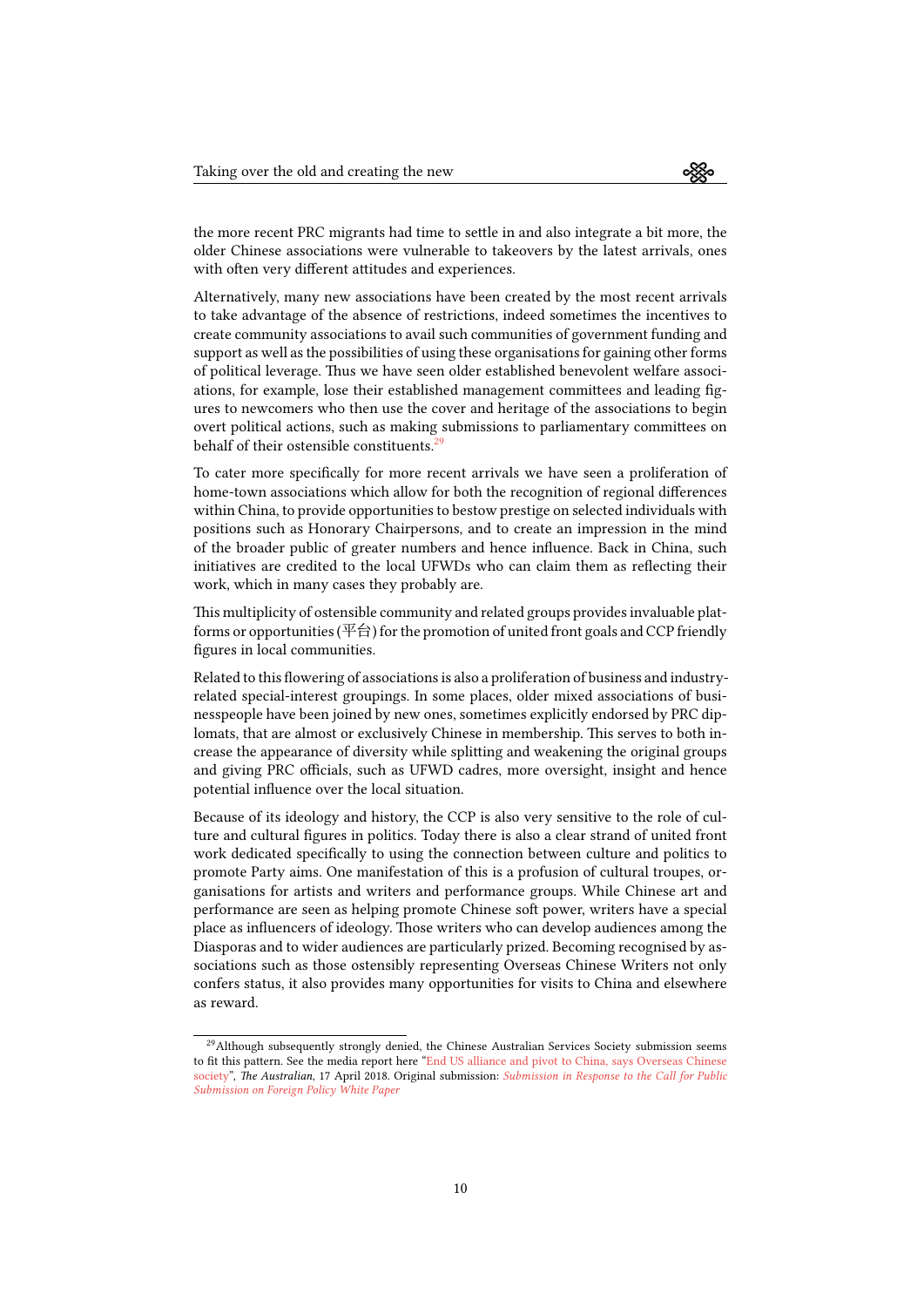#### **PRC alternatives to dissident voices**

One aspect of the UFWD's proliferation of associations abroad that has largely been missed by local observers is the creation of organisations which can be used to neutralise specific groups of critics or at least act as counterweights should the need arise. One example of this might be South Australia's Xinjiang Association (南澳新疆联 合会).<sup>30</sup> The existence of this body would not necessarily be remarkable in light of the above, but Adelaide in South Australia is also home to Australia's largest concentration of Uyghurs from Xinjiang, many if not most of whom (but by no means all) would not normally associate with ethnic Chinese from the PRC because they suppo[rt](#page-10-0) autonomy for Xinjiang and might prefer "East Turkestan" as a name for the region. The difference in naming alone highlights the key differences between one group aligned mainly with Han Chinese and is supported by the local PRC consulate, and the other which would be an object of deep concern by CCP authorities.

In early 2019, in celebration of South Australia's Harmony Day, it was the consulatesupported association which got to participate in the Harmony Day parade and not local Uyghurs, many of whom are likely to be very worried about the mass incarceration of their compatriots and even family members. The Association's participation was enthusiastically endorsed by a new local member of parliament, the representative for the seat of Cheltenham. Intentionally or otherwise, it was a small but telling example of how effective, even at this relatively petty level, the politics of both neutralisation and endorsement can work.<sup>31</sup>

#### **The rise and rise of Coun[ci](#page-10-1)ls for the Peaceful Unification of China**

While the competition between media supportive if not loyal to the PRC and other elements supportive of democracy or Taiwan has generally been won by the PRC loyalists, this has not been enough to always render Taiwanese voices and Taiwan advocates mute.

To assist in their neutralisation, the UFWD has actively developed and promoted a worldwide network of 'Councils for the Peaceful Unification of China' which come under the umbrella of the China Council for the Promotion of Peaceful National Unification (全球华侨华人促进中国和平统一大会). The Australian chapter came to unwanted local media attention because it was headed by real estate mogul Huang Xiangmo 黄向墨, himself a focus of claims he was trying to influence domestic Australian politics regarding China's maritime boundaries, which resulted in the resignationin-disgrace of a senator of the national parliament. Huang was subsequently refused Australian citizenship and has since settled in Hong Kong.<sup>32</sup>

 $^{30}$ Its closeness to the PRC of the was underlined when in late 2018 it was endorsed by the Chinese consulate in Adelaide for its "inclusiveness, diversity, strong cohesiveness and active involvement for community solidarity". "Acting Consul-General Yuncai Mei attended the 9th anniversary of SA Xinjiang Association", Consulate-General of the People's Republic of China in Adelaide, 28 Nov[em](#page-10-2)ber 2018.

<span id="page-10-0"></span><sup>&</sup>lt;sup>31</sup>The incident was discussed on Twitter.

<span id="page-10-2"></span><span id="page-10-1"></span><sup>32</sup>Dan Conifer and Stephanie Borys, "Australia denies citizenship to Chinese political donor Huang Xiangmo and strips his permanent residency", ABC, 6 April 2019.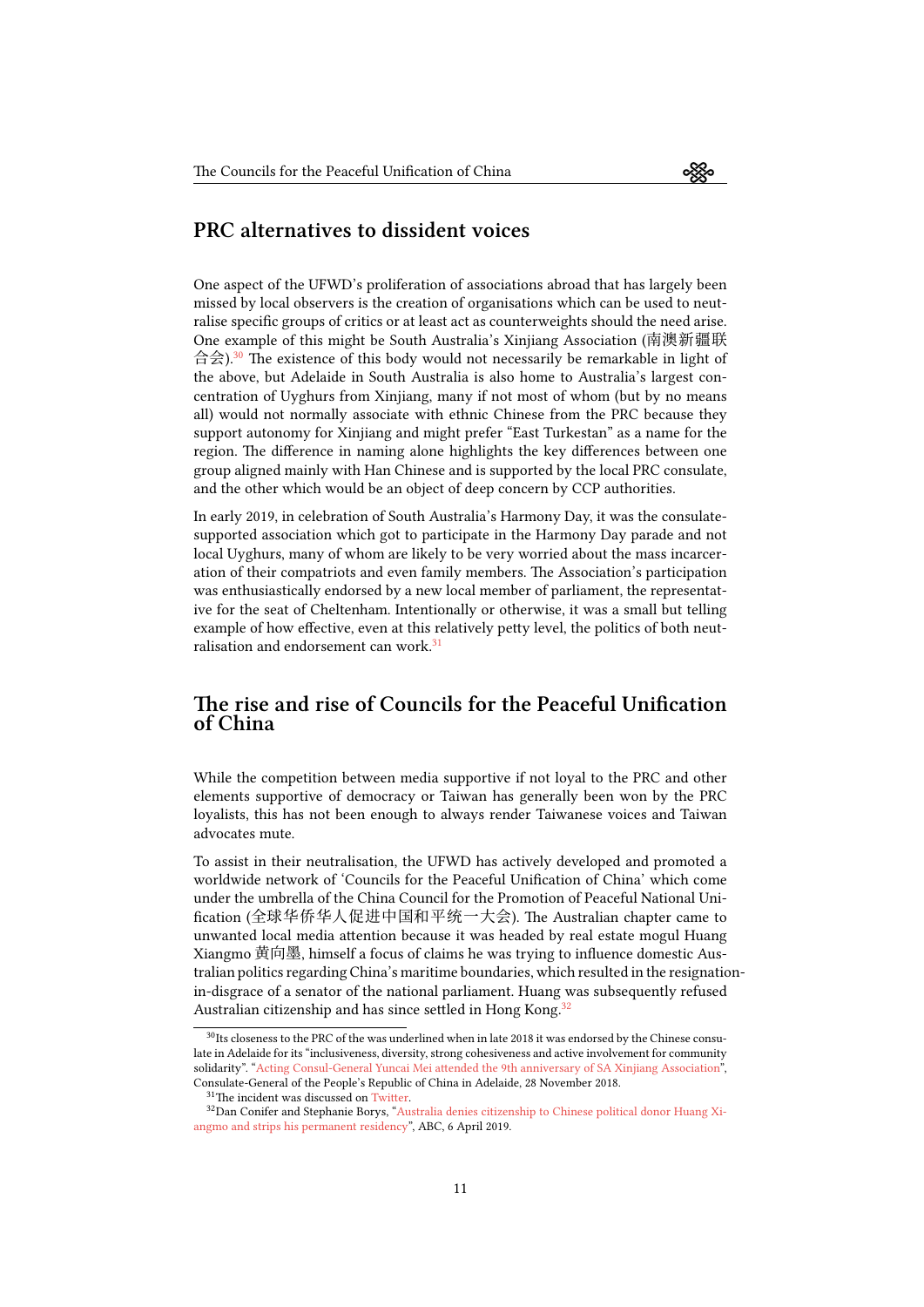These associations have numerous uses. In the Australian case, the national association became a key body through which united front activities could be organised and actions of other related and sympathetic groups coordinated. Key examples of these functions in action include mass rallies in Canberra and Sydney in support of Beijing's holding of the Olympics and confronting Falun Gong supporters and advocates of Tibetan autonomy in 2008 and rallies in Sydney to protest the Hague decision against China in the case on maritime boundaries with the Philippines in 2016.

Another subtle success of these organisations has been in shifting the terms of debate about the status of Taiwan. The mere fact of translations into other languages emphasising the notion of "re"-unification helps cement in the minds of the uninformed that Taiwan was indeed once part of PRC China and hence reunification, even on the CCP's terms, is justifiable.

## **Influencing religious believers**

As recent efforts within China have made clear, the CCP and its UFWD have become increasingly concerned about the potential dangers to themselves from individuals and groups deriving strength and moral succour from their religious beliefs, be they Muslims, Christians or even Daoists. There is also concern about the success of Taiwanese Buddhist groups around the world, and the lasting influence of many Daoist-related beliefs among the older Overseas Chinese and Taiwanese.

In the case of Buddhists, the CCP is able to support groups which are prepared to align with its goals by supplying priests and monks and other forms of backing if necessary. The monks and priests sent from China have all been approved and trained under supervision of the UFWD via the Religious Affairs Bureau. These appointments are unlikely to contradict Beijing on any issues and, moreover, can be tapped to provide information on local congregations at any time.

In 2018 the UFWD supported a visit to Australia of a delegation of senior Buddhist figures to formalise the establishment of a national Australia-China Buddhist Council (澳中佛教总会), potentially taking its influence to another level.<sup>33</sup>

While Daoism has had little resonance in Australia, the potential for it to do so exists. What is known is that the UFWD has become very active in supporting Daoist deities popular in Taiwan, notably Mazu 妈祖, as a way of bypassing [sta](#page-11-0)te bodies and appealing directly to believers there and elsewhere. Mazu has even been repackaged as "Guardian Goddess of the Maritime Silk Road",<sup>34</sup> bringing her religious importance in line with PRC geopolitical goals. What we might expect to see in places like Australia is more overt support for otherwise long-neglected temples and joss houses linked to the Hongmen 洪门 so-called Chinese Freemason tradition and chapters which have also become an increasingly prominent part [of](#page-11-1) united front work among overseas Chinese. These in turn are often linked to the Zhigong Dang (致公党), one of China's eight so-called democratic parties (民主党派) as the link with Hongmen chapters as

<sup>33</sup> "Press Conference of the Australia China Buddhist Council Limited held on March 28, 2018", Australia-China Buddhist Council Limited, 28 March 2018. It should be noted that Huang Xiangmo was a "Founding Honorary President" of the Council. See "About ACBC".

<span id="page-11-1"></span><span id="page-11-0"></span><sup>34</sup>Hong Yaobin, "Mazu: Guardian Goddess of the Maritime Silk Road", CGTN, 14 May 2019.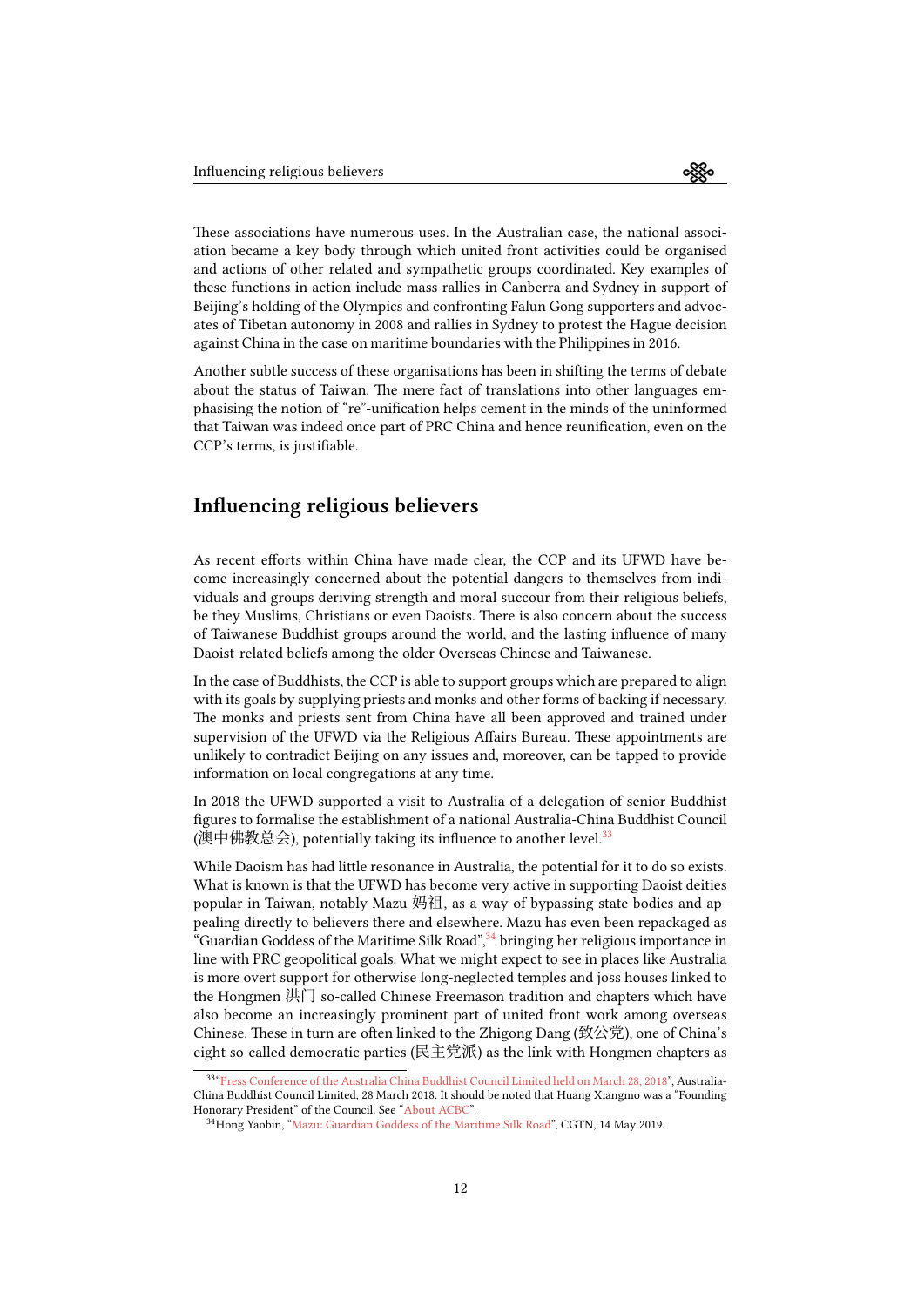well as with their dark underbelly, secret society triads. In some instances, religion, crime and CCP political aims can coalesce nicely.

The CCP is also very concerned about the rising interest in Christianity among its citizens. Many dissidents or simply social activists have found Christianity to be of considerable emotional support and this has in turn contributed to the increasingly harsh suppression of even the state-sponsored Three-Self and Catholic churches. While it would seem that CCP influence in Christian groups would be very difficult, if possible at all, Clive Hamilton has chronicled precisely such influence in Canberra, Australia's capital and centre of diplomatic affairs with one Chinese church praising Xi Jinping in its newsletter.<sup>35</sup> In this light, the 24 April 2019 meeting between the Archbishop of Canterbury and UFWD head You Quan, linked to a so-called "golden era" in United Kingdom-China relations, takes on other meanings. The bishop was meeting You even as Christians around China were being persecuted and their churches closed. The UFWD's cla[im](#page-12-0)s about the CCP upholding religious freedom etc. might have rung hollow but, for a Chinese audience, You was nevertheless receiving an implicit endorsement of Party policies and claims.<sup>36</sup>

#### **Chinese students (university an[d h](#page-12-1)igh-school) abroad**

In 2015, the CCP held a crucial national summit on united front work that raised both the profile of united front work within China and its status and was addressed several times by Xi Jinping himself. Xi also established a United Front Work Leading Small Group (领导小组) to guide such work. Among the many important decisions of the conference was the announcement that Chinese students abroad, hitherto the responsibility of the Ministry of Education, were henceforth also a designated target of united front work. The younger Chinese leave the PRC, the greater the likelihood that they might take on the values of the societies they find themselves in, rather than those propagated by the CCP. Having the UFWD keep a closer eye on them, in addition to the MoE, should increase the chances that they will pick up any trends in ideological deviation while allowing more resources be spent on reaffirming their PRC ties, such as by sponsoring them to visit China and undertake patriotic education.

## **Colonising Overseas Chinese history?**

Ownership of historical narratives is a key part of shaping CCP ideology. The CCP's reshaping of its story post-1989, from one stressing the success of the socialist revolution and the social revolution to one of preventing the repeat of national humiliation at the hands of foreigners, is one key example of this.<sup>37</sup> It is therefore of some concern that Australian-Chinese figures closely associated with united front work have also become increasingly involved in supporting research and commemoration of various aspects of Chinese-Australian history. In 2017, for example, Huang Xiangmo and

<sup>35</sup>Clive Hamilton, *Silent Invasion: China's influence in Australia*[, H](#page-12-2)ardie Grant Books, 2018, p. 243.

<sup>36</sup>United Front Work Department of the CPC Central Committee, "尤权会见英国圣公会坎特伯雷大主 教贾斯廷·韦尔比" [You Quan meets Anglican Church Archbishop Justin Welby], 25 April 2019.

<span id="page-12-2"></span><span id="page-12-1"></span><span id="page-12-0"></span><sup>37</sup>Zheng Wang, *Never Forget the National Humiliation: historical memory in Chinese politics and foreign relations*, Columbia University Press, 2012.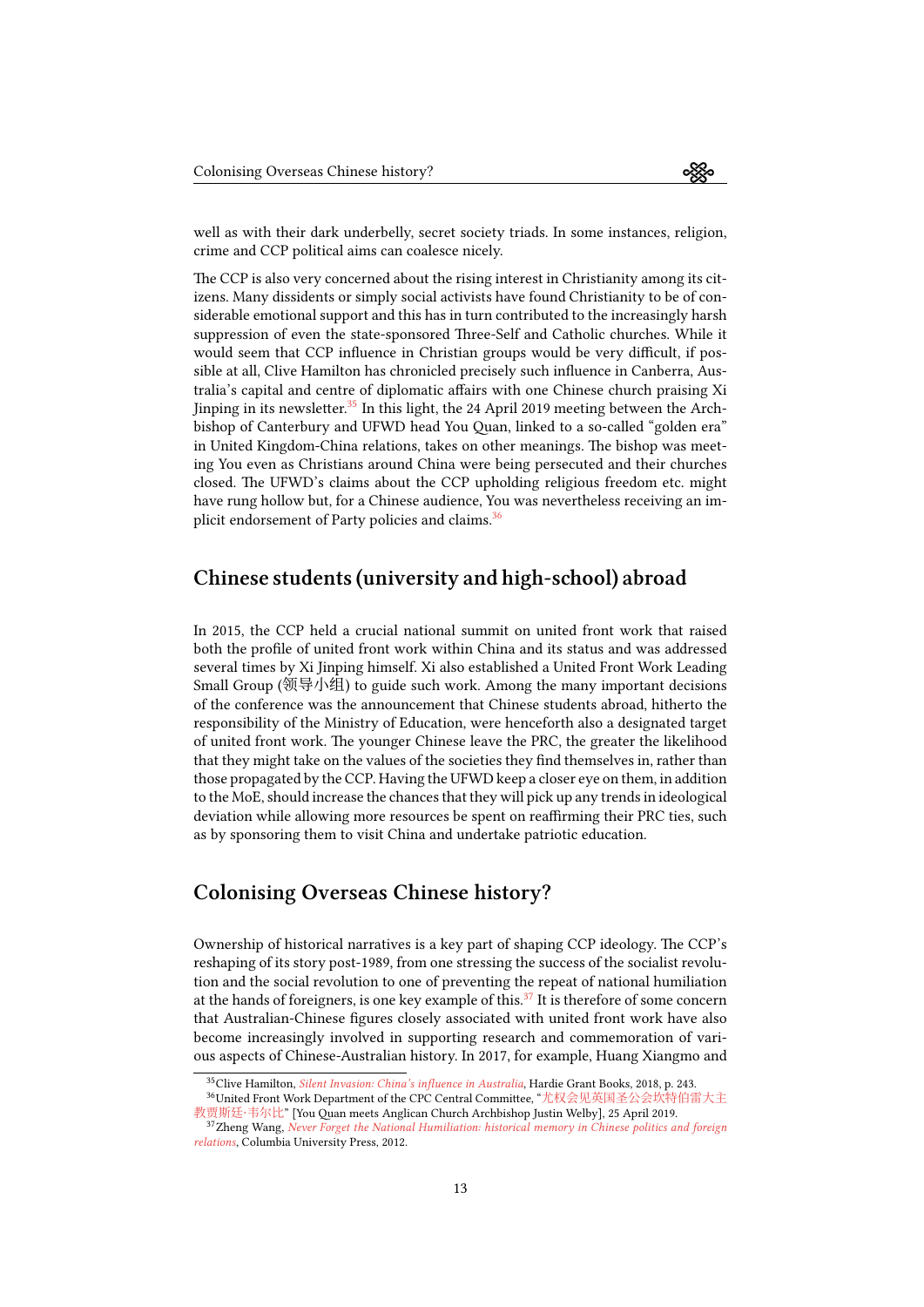the Council for the Peaceful Unification of China took a prominent role in making an offering before a plaque commemorating both the  $42<sup>nd</sup>$  anniversary of Australia's Anti-racial discrimination law, *and* to those Chinese who had died during Australia's gold rush of the  $19<sup>th</sup>$  century.<sup>38</sup> One of the participants at this commemoration, the Australian Chinese Workers Association, had also published a book on anti-Chinese discrimination in 2016, in China. $39$  In 2018, Huang was chair of the organising committee of the two hundredth anniversary of Chinese in Australia Gala Festival in Sydney's town hall. In his speech, Huan[g h](#page-13-0)ighlighted Australia's White Australia policy and the 1975 Anti-racial discrimination laws. $40$ 

The potential issue for Austral[ia](#page-13-1) in light of the united front connections of Huang and others involved in these sorts of commemorations is that recently arrived, in historical terms, migrants have become [d](#page-13-2)eeply involved in Australian historical issues. Moreover, this has played out in ambiguous ways that both link dark aspects of Australia's past with official CCP tropes about national humiliation of China and 'the Chinese'. Given the deeply political nature of history and historiography as practised by the CCP, there is a possibility that the CCP may appropriate elements of Australian history for its own purposes. Australian Chinese, for their part, run the danger of having their history interpreted as Beijing sees fit. Perhaps more importantly in the short term, this close association by Huang allows the most recent and China-aligned groups to act and claim that they represent all Australian Chinese, both at home and in China. History, in this case, becomes another platform for CCP ideological work and pretentions of speaking on behalf all Chinese everywhere.

# **Conclusion and implications**

This overview is far from complete and represents but tentative steps in outlining the extent and depth of CCP united front work abroad using Australia as case study. There is much more that could and should be done to tease out the growing influence of this work and how it might influence local politics and relations with the PRC. The links between united front figures and groups and local non-Chinese figures, politicians for example, have not been discussed here. This is despite the increasing salience of this issue, notably in Australia where Huang Xiangmo's alleged actions continue to reverberate in the state of New South Wales and its Independent Commission Against Corruption now implicating key factions of the state's Labor Party.<sup>41</sup> Jonathan Manthorpe has also outlined similar issues in Canada.<sup>42</sup> Similar problems and activities undoubtedly exist around the world and Anne-Marie Brady has been

<sup>38</sup> "澳洲华人各界举行纪念淘金潮华人死难者集体公祭活动" [Australian Chinese hold a collecti[ve](#page-13-3) commemoration of the Chinese victims of the gold rush], *Sing Tao Daily*, 1 November 2017.

<sup>39</sup>澳大利亚华人总工会 [Australian Chinese Workers Association] (ed.), 澳[洲排](#page-13-4)华政策的历史终结: 公祭十九世纪排华骚乱中的死难者 [The end of the history of the anti-Chinese policy in Australia: in commemoration of the victims of the Anti-Chinese riots in the 19th century], Heilongjiang People's Press, 2016.

<span id="page-13-1"></span><span id="page-13-0"></span><sup>40</sup>[全國省長齊發賀信罕見展現全澳共識澳洲各界紀念華人來澳](https://web.archive.org/web/20190911105349/https://www.singtao.com.au/10-%E7%A4%BE%E5%8D%80%E5%8F%8A%E5%95%86%E6%A5%AD%E5%BF%AB%E8%A8%8A/209006-%E6%BE%B3%E6%B4%B2%E8%8F%AF%E4%BA%BA%E5%90%84%E7%95%8C%E8%88%89%E8%A1%8C%E7%B4%80%E5%BF%B5%E6%B7%98%E9%87%91%E6%BD%AE%E8%8F%AF%E4%BA%BA%E6%AD%BB%E9%9B%A3%E8%80%85%E9%9B%86%E9%AB%94%E5%85%AC%E7%A5%AD%E6%B4%BB%E5%8B%95/?fromG=1) 200 週年 [Governors from the entire country send a congratulatory message, in a rare all-Australian consensus: [various sectors in Australia](http://product.dangdang.com/1086779676.html) [commemorate the 200th anniversary o](http://product.dangdang.com/1086779676.html)f the Chinese in Australia], *Sing Tao Daily*, 20 May 2018.

<sup>41</sup>Christopher Knaus, "Former NSW Labor boss seen with \$100,000 cash in Aldi bag after meeting banned donor, ICAC inquiry told", *The Guardian*, 26 August 2019.

<span id="page-13-4"></span><span id="page-13-3"></span><span id="page-13-2"></span><sup>42</sup>Jonathan Manthorpe, *[Claws of the Panda: Beijing's campaign of influence a](https://web.archive.org/web/20190911105928/https://www.singtao.com.au/10-%E7%A4%BE%E5%8D%80%E5%8F%8A%E5%95%86%E6%A5%AD%E5%BF%AB%E8%A8%8A/400220-%E5%85%A8%E5%9C%8B%E7%9C%81%E9%95%B7%E9%BD%8A%E7%99%BC%E8%B3%80%E4%BF%A1-%E7%BD%95%E8%A6%8B%E5%B1%95%E7%8F%BE%E5%85%A8%E6%BE%B3%E5%85%B1%E8%AD%98-%E6%BE%B3%E6%B4%B2%E5%90%84%E7%95%8C%E7%B4%80%E5%BF%B5%E8%8F%AF%E4%BA%BA%E4%BE%86%E6%BE%B3200%E9%80%B1%E5%B9%B4/)nd intimidation in Canada*, Cormorant Books, 2019.